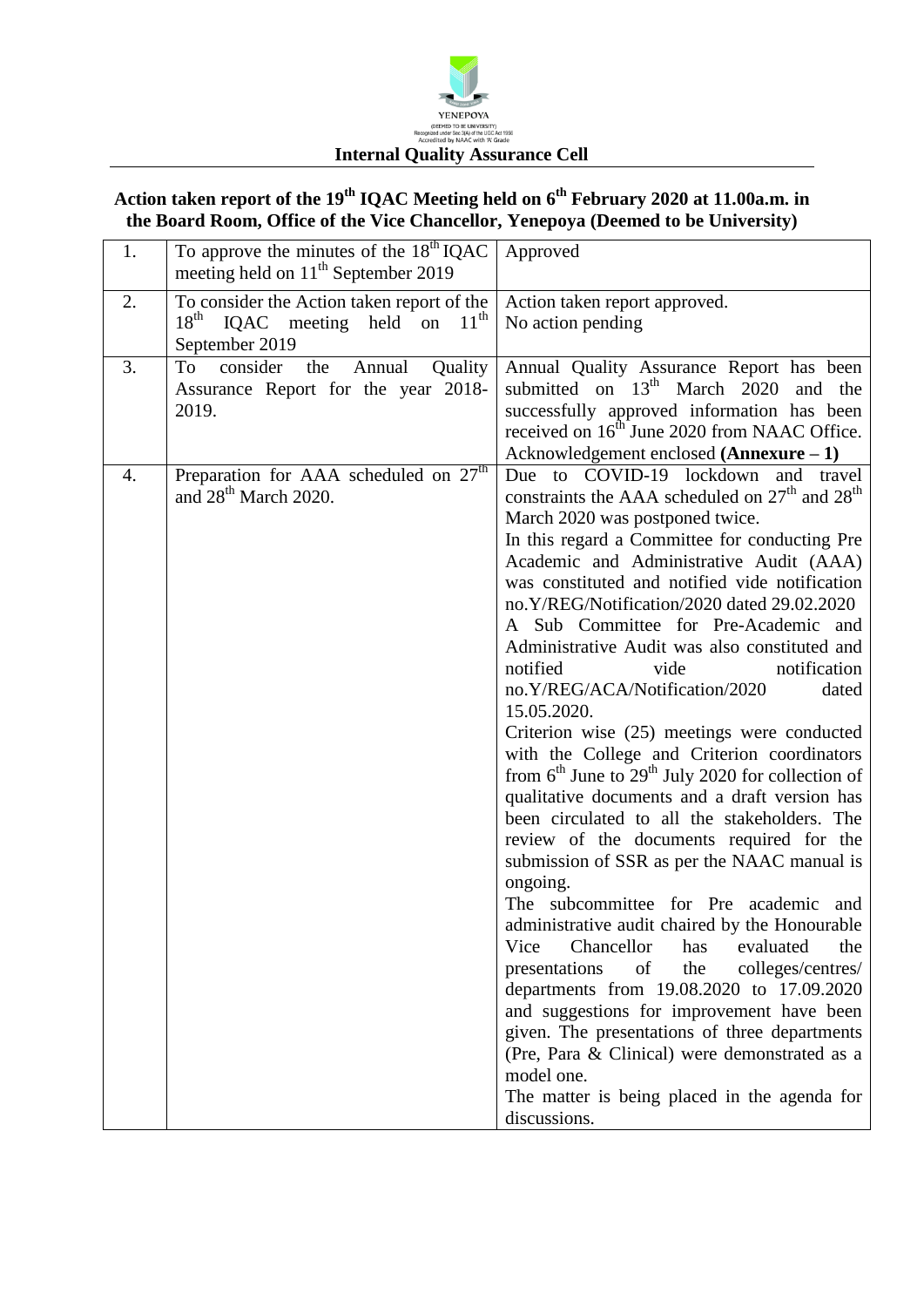## !: YENEPOYA tDEEMED TO BE UNIVERSITY)<br>Recognized uncer Sec 3(A) of the UGC Act 195<br>Accredited by NAAC with W Grade

## Internal Quality Assurance Cell

| 5. |               | Any other matter:                                                                  |                 |  |  |
|----|---------------|------------------------------------------------------------------------------------|-----------------|--|--|
|    |               | Requirement of documents that need to   Taken note and forwarded for compliance by |                 |  |  |
|    |               | be complied and kept ready in another six                                          | the University. |  |  |
|    |               | months by the University:-                                                         |                 |  |  |
|    | a)            | Updating of the website                                                            |                 |  |  |
|    |               | Department/Centre/Colleges/Unive                                                   |                 |  |  |
|    |               | rsity.                                                                             |                 |  |  |
|    | b)            | Strategic plan of the University.                                                  |                 |  |  |
|    | $\mathbf{c})$ | Compliance of the<br>Quality                                                       |                 |  |  |
|    |               | Mandate.                                                                           |                 |  |  |
|    | $\rm d)$      | Compliance<br><sub>of</sub><br>the                                                 |                 |  |  |
|    |               | recommendations for<br>Quality                                                     |                 |  |  |
|    |               | enhancement of the Institution                                                     |                 |  |  |
|    |               | given by NAAC Peer team vide                                                       |                 |  |  |
|    |               | report dated 4 <sup>th</sup> November 2015.                                        |                 |  |  |
|    | $\epsilon$ )  | Amended MoA as per UGC 2019                                                        |                 |  |  |
|    |               | Regulations.                                                                       |                 |  |  |
|    | f)            | <b>Updated Byelaws</b>                                                             |                 |  |  |
|    | g)            | Future plans to be incorporated in                                                 |                 |  |  |
|    |               | the AQAR                                                                           |                 |  |  |

 $\pmb{v}$ 

 $\mathbf{v}^{-1} \hat{\mathbf{v}}$ 

 $\mathcal{U}$ HOLY t:  $\setminus$ 

Dr. Arun A.B

Co-ordinator Internal Quality Assurance Cell (IQAC)

> Or.Arur Quality Assessment & Compliance